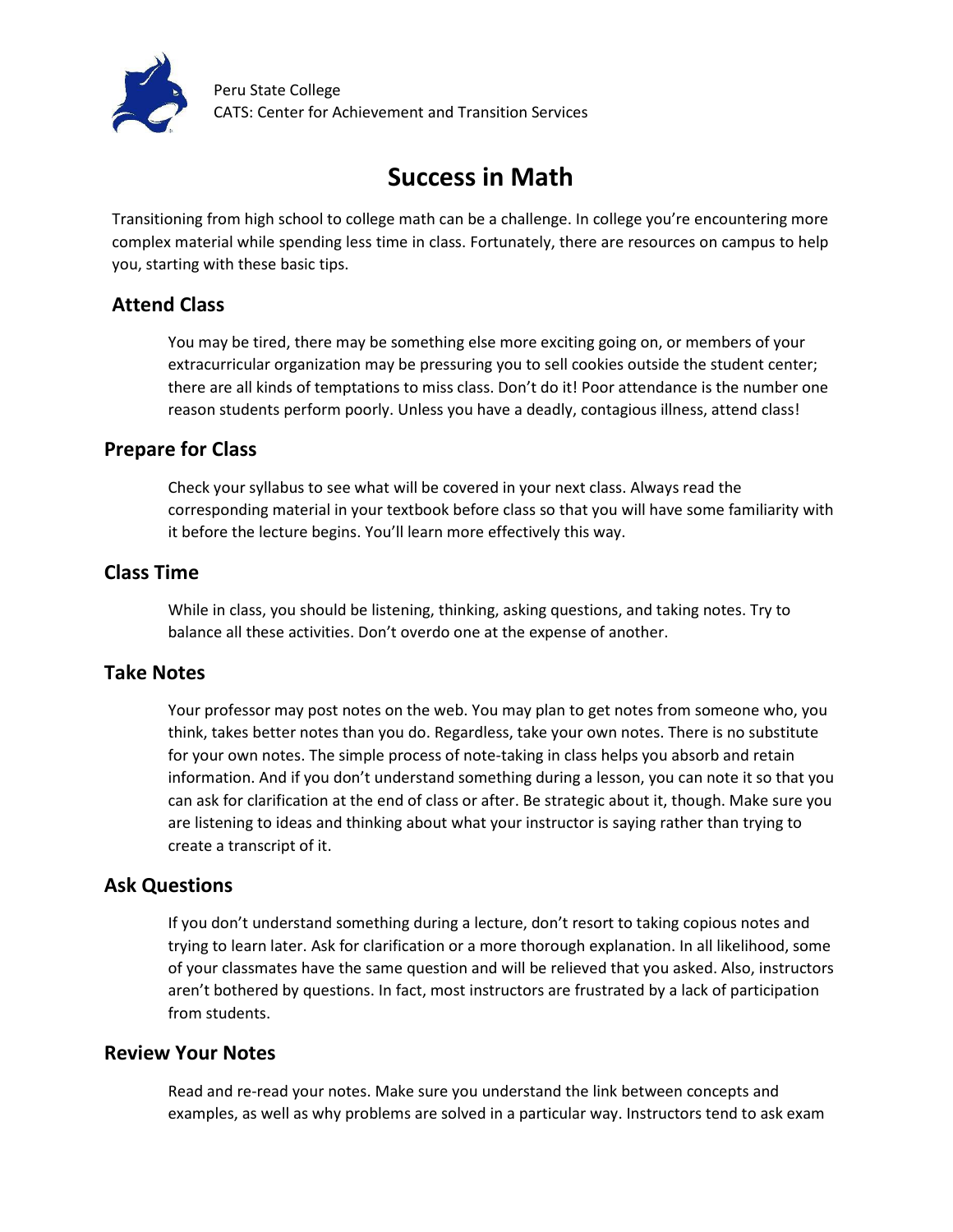questions on the same concepts covered in class. Also, the way you take notes can help you understand your learning preferences. Taking notes can also help you remember what you have questions about so that you can get clarification from your instructor, classmates, or tutors.

#### **Don't Get Behind. If You Do, Get Help!**

Math is cumulative, which means that new concepts are introduced every class period and each class period builds on the information that was covered in the previous class. If you fall behind, it is very difficult to catch up. Get help immediately.

#### **Homework**

Instructors treat homework differently. Some use it to simply give you practice problems to help you learn concepts. Some instructors review homework to see how well you're mastering concepts taught in class. Some instructors grade homework, while others don't. Some merely "suggest" problems that you could use to practice and measure your own progress.

Whatever expectation your instructor has regarding homework completion, understand that YOU are responsible for ensuring that you know the concepts and problem solving techniques sufficiently. Furthermore, college level math courses require you to use multi-step approaches.

When you work on homework problems it is important to write out the complete solutions step by step to ensure comprehension. DO NOT use solution manuals as a crutch. If you need a solution manual to find the answer, you need to review or get help.

#### **Word Problems**

Word problems are actually "applied problems" that allow you to take math concepts and apply what you have learned to "everyday" situations. The first step to tackling an "applied problem" tends to be the most challenging in that you must convert the words into mathematics. If possible, most people find it helpful to start by drawing a picture and label it with the quantities mentioned in the problem. If no quantity is given within the problem, you need to name it by a variable. Identify what you are solving for and then create a mathematical equation. Once you have solved the math problem, you should convert your answer back into words (i.e. 54 refers to Jack traveled 54 miles per hour.)

#### **Do All Assigned Work**

You may take homework and quiz points less seriously than exam points because they carry less weight in your final grade. However, all points count and a few here and there can make quite a difference (for better or for worse), especially if you have a borderline average.

## **Find a Partner or Form a Study Group**

Don't use a study group so you can get others to do your work for you. Practice and solve problems on your own, but discuss how to solve problems. Don't compare answers unless you get permission from your instructor. And get help from your instructor, or a tutor, if you need it.